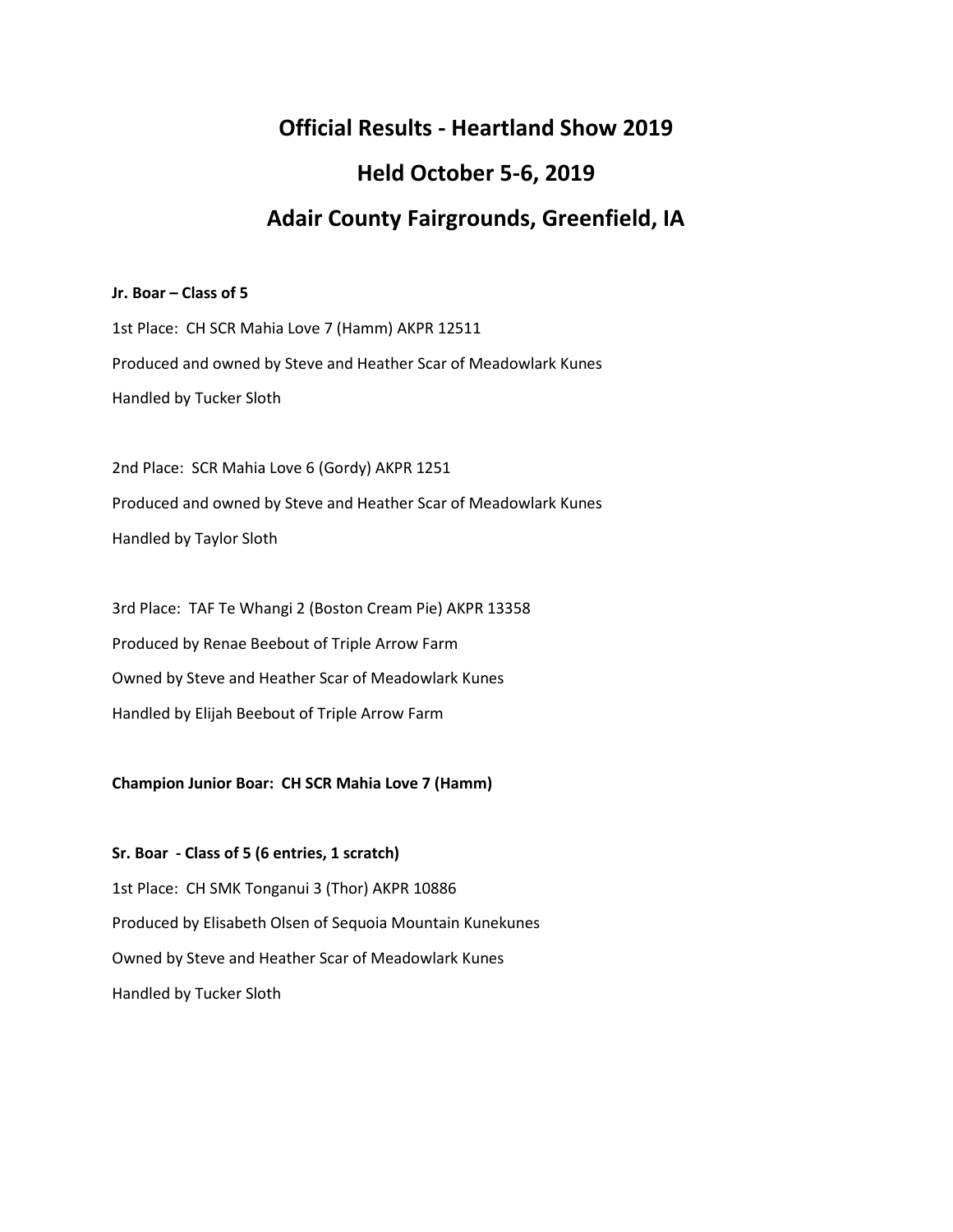2nd Place: SMK Tonganui 6 (Horchata) AKPR 11203 Produced by Elisabeth Olsen of Sequoia Mountain Kunekunes Owned by Emely Hendl of Anchor Meadow Farm Handled by Emely Hendl of Anchor Meadow Farm

3rd Place: SCR Mahia Love 4 (Apache) AKPR 11509 Produced and owned by Steve and Heather Scar of Meadowlark Kunes Handled by Heather Scar of Meadowlark Kunes

## **Champion Senior Boar: CH SMK Tonganui 3 (Thor)**

**Jr. Yearling Boar – Class of 3** 1st Place: CH DHF Ru 3 (Erlendur) AKPR 12400 Produced and owned by Dawn Larson of Dayhen Farm Handled by Dawn Larson of Dayhen Farm

2nd Place: SCR Mahia Love 2 (Stitch) AKPR 10326 Produced and owned by Steve and Heather Scar of Meadowlark Kunes Handled by Tucker Sloth

3rd Place: SCR Mahia Love 1 (Jumba) AKPR 10325 Produced and owned by Steve and Heather Scar of Meadowlark Kunes Handled by Taylor Sloth

**Champion Jr. Yearling Boar: CH DHF Ru 3 (Erlendur)**

**Sr. Yearling Boar – Class of 2 (3 entries, 1 scratch)**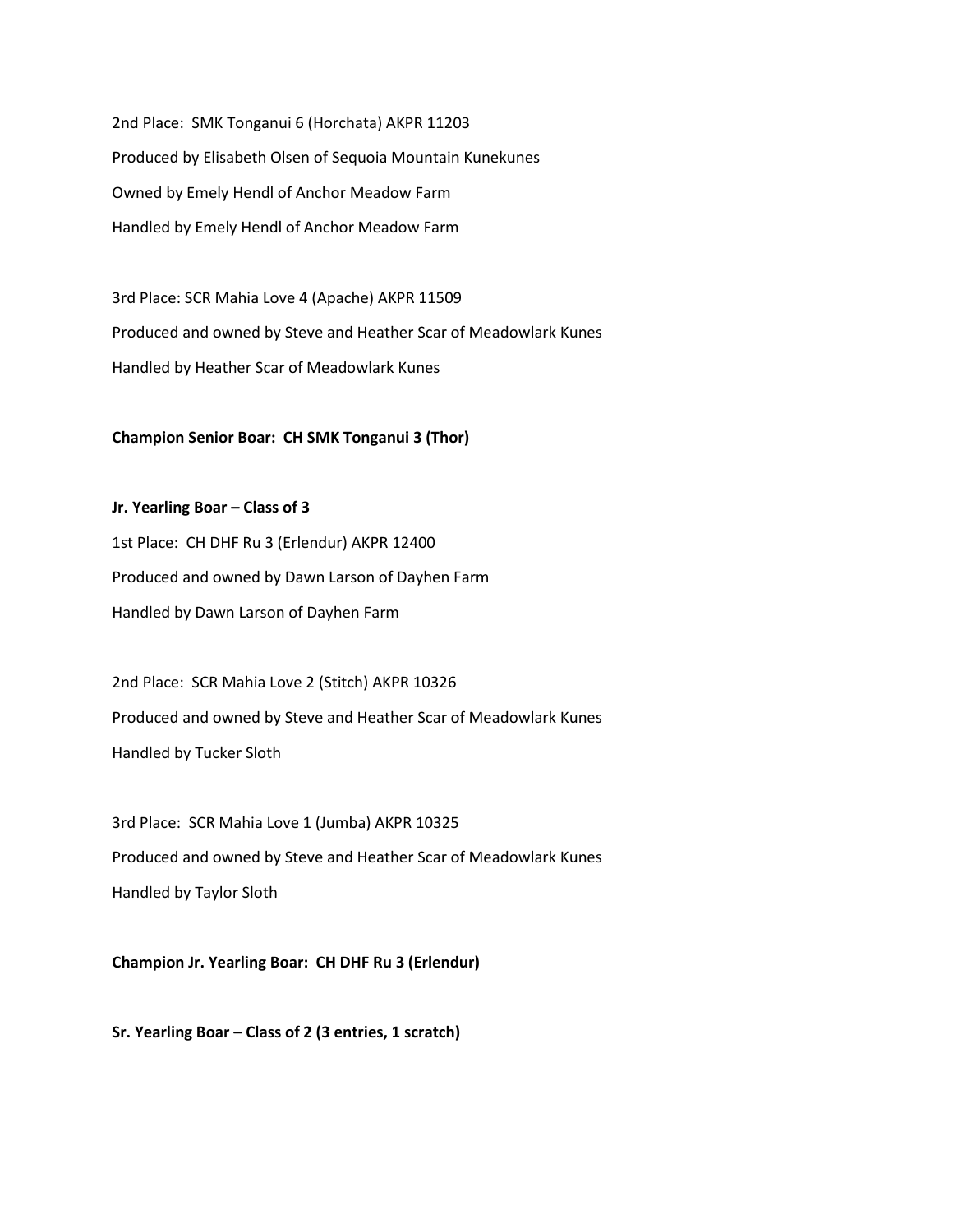1st Place: CH RELIC Mahia Love 5 (Quincy) AKPR 7959 Produced by Jessica Kellner of Relic Run Farm Owned by Amanda Hand of MKONO Farm Handled by Amanda Hand of MKONO Farm

2nd Place: KKP Whakanui 16 (Hedwig) AKPR 7923 Produced by Cyndi Berry of Kunekune Preserve Owned by Shari Stypa of Painted Oak Ridge Handled by Shari Stypa of Painted Oak Ridge

## **Champion Sr. Yearling Boar: CH RELIC Mahia Love 5 (Quincy)**

## **Aged Boar – Class of 2**

1st Place: G CH USA Boris 16 (Heimdale) AKPR 3432 Produced by Lori Enright of The Historic USA Herd Owned by Dawn Larson of Dayhen Farm Handled by Dawn Larson of Dayhen Farm

2nd Place: Res. CH USA Mahia Love 121 (Amos) AKPR 5754 Produced by Lori Enright of The Historic USA Herd Owned by Steve and Heather Scar of Meadowlark Kunes Handled by Steve and Heather Scar of Meadowlark Kunes

**Champion Aged Boar: G CH USA Boris 16 (Heimdale)**

**GRAND CHAMPION BOAR: G CH USA Boris 16 (Heimdale)**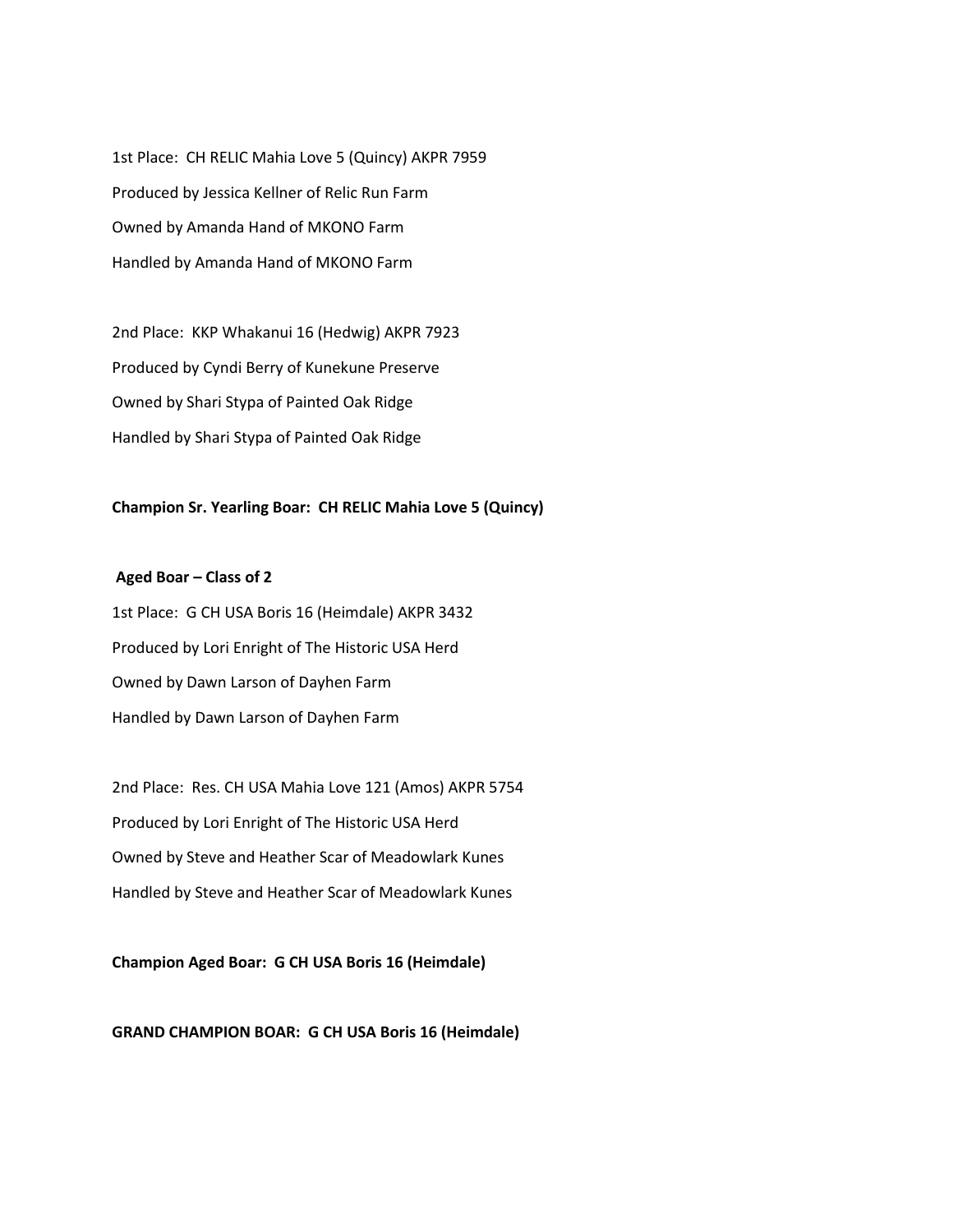## **Jr. Sow – Class of 6**

1st Place: CH DHF Rebecca Gina 15 (Violet) AKPR 13591 Produced and owned by Dawn Larson of Dayhen Farm Handled by Dawn Larson of Dayhen Farm

2nd Place: DHF Rebecca Gina 14 (Astrid) AKPR 13589 Produced and owned by Dawn Larson of Dayhen Farm Handled by Christian

3rd Place: DEW Jenny 1 (Cynthia) AKPR 11764 Produced and owned by Elizabeth Wittrock of DEW Farms Handled by Tianna Wittrock of DEW Farms

**Champion Jr. Sow: CH DHF Rebecca Gina 15 (Violet)**

**Sr. Sow – Class of 4 (5 entries, 1 scratch)** 1st Place: CH HLDFM Kereopa 1 (Little Carol) AKPR 10723 Produced Kathleen Brennan of Highland Farm Owned by Amanda Hand of MKONO Farm Handled by Elise

2nd Place: SMK Wilsons Gina 28 (Abigail) AKPR 13077 Produced by Elisabeth Olsen of Sequoia Mountain Kunekunes Owned by Steve and Heather Scar of Meadowlark Kunes Handled by Taylor Sloth

3rd Place: CH RTK Rebecca Gina 2 (Dove) AKPR 7256 Produced by Tamara Moore of Rooty Tooty Kunes Owned by Amanda Hand of MKONO Farm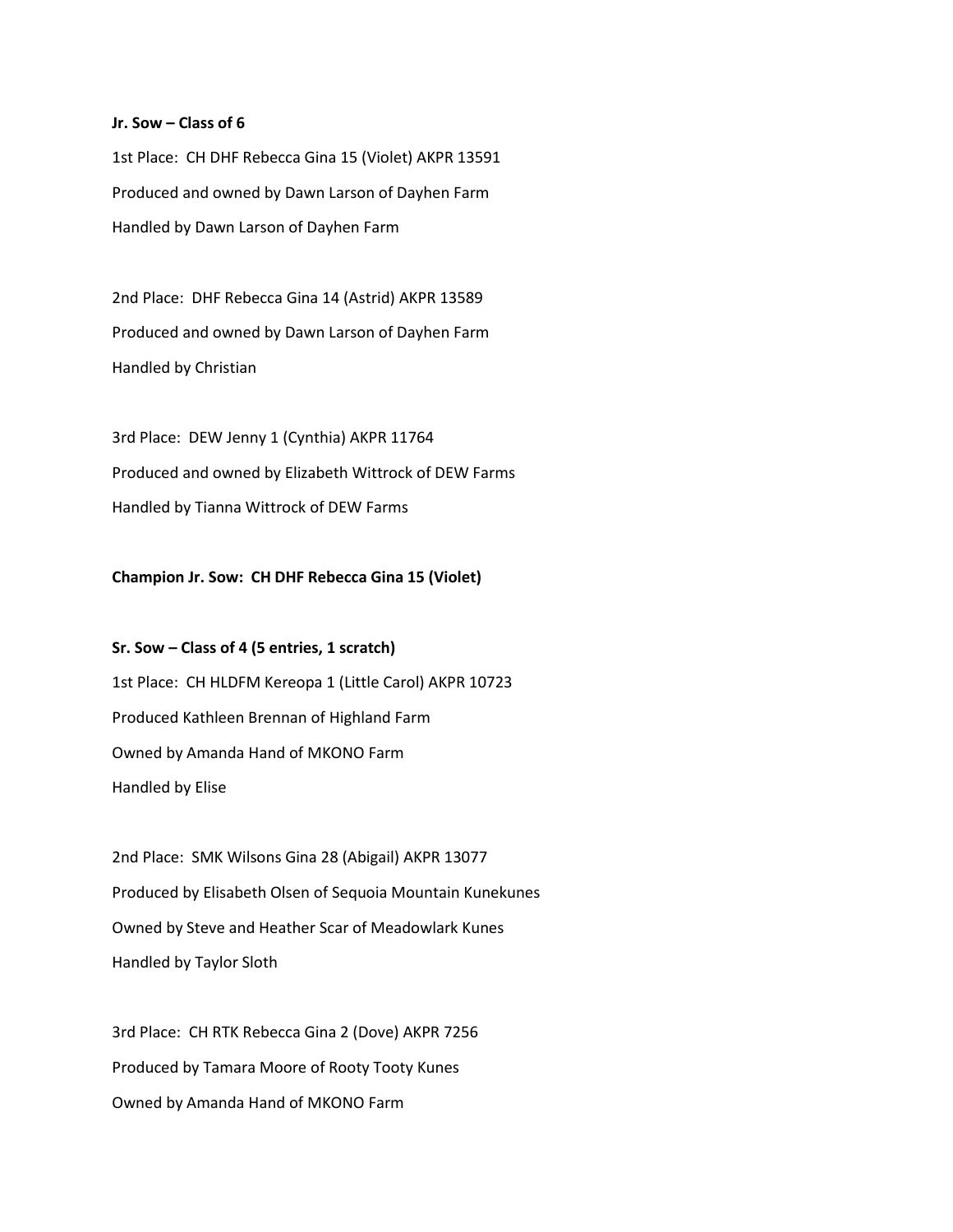Handled by Adah Hand of MKONO Farm

## **Champion Sr. Sow: CH HLDFM Kereopa 1 (Little Carol)**

#### **Jr. Yearling Sow – Class of 7**

1st Place: CH DHF Rebecca Gina 10 (Aster) AKPR 13451 Produced and owned by Dawn Larson of Dayhen Farm Handled by Dawn Larson of Dayhen Farm

2nd Place: DHF Rebecca Gina 11 (Lilac) AKPR 13453 Produced and owned by Dawn Larson of Dayhen Farm Handled by David

3rd Place: DHF Rebecca Gina 9 (Iris) AKPR 12403 Produced and owned by Dawn Larson of Dayhen Farm Handled by Christian

## **Champion Jr. Yearling Sow: CH DHF Rebecca Gina 10 (Aster)**

**Sr. Yearling Sow – Class of 2** 1st Place: Res G CH DHF Rebecca Gina 12 (Ivy) AKPR 11163 Produced and owned by Dawn Larson of Dayhen Farm Handled by Dawn Larson of Dayhen Farm

2nd Place: CH RTK Rebecca Gina 2 (Dove) AKPR 7256 Produced by Tamara Moore of Rooty Tooty Kunes Owned by Amanda Hand of MKONO Farm Handled by Adah Hand of MKONO Farm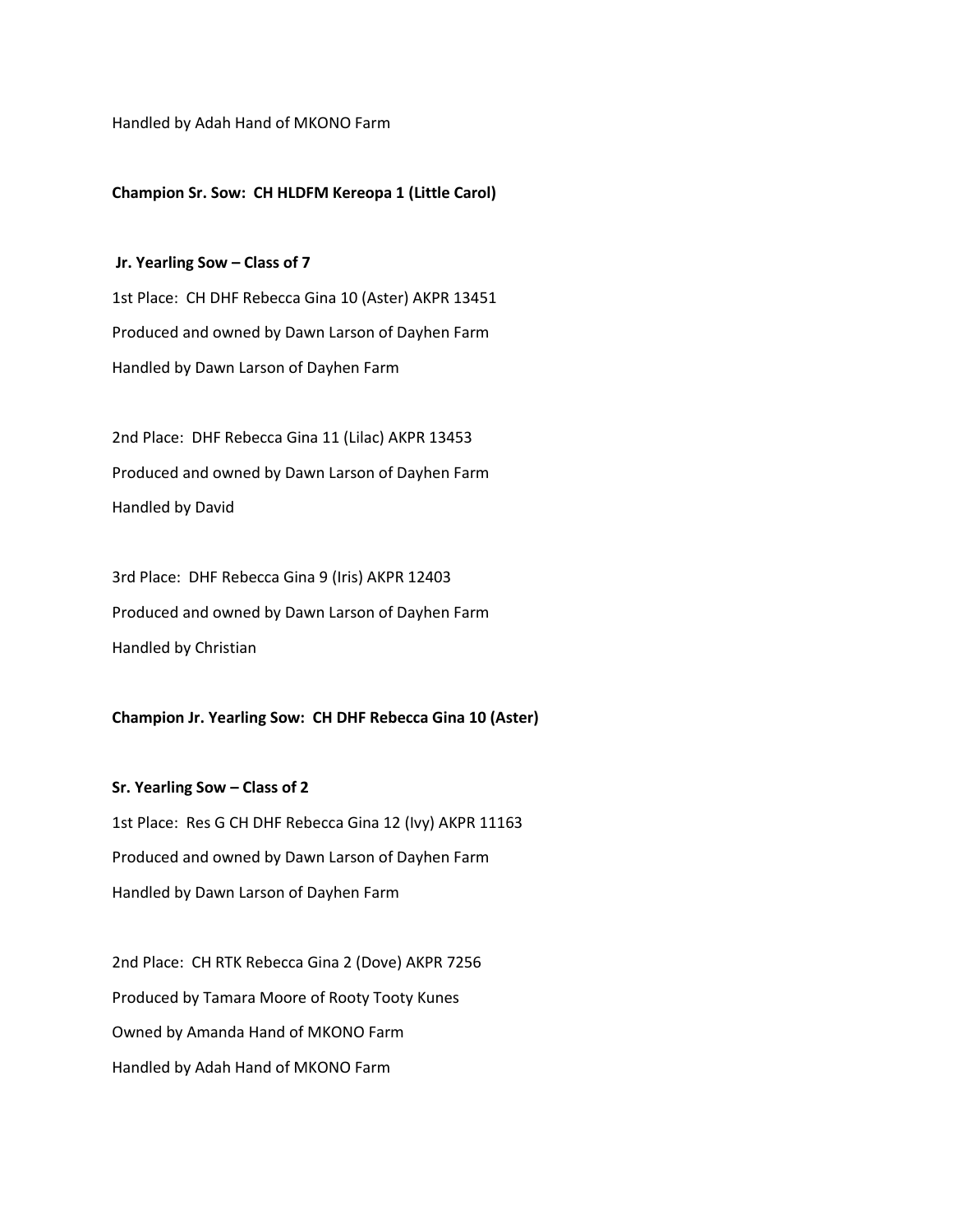## **Champion Sr. Yearling Sow: Res G CH DHF Rebecca Gina 12 (Ivy)**

**Aged Sow – Class of 7 (8 entries/1 scratch)** 1st Place: S CH DHF Rebecca Gina 6 (Daisy) AKPR 7747 Produced and owned by Dawn Larson of Dayhen Farm Handled by Dawn Larson of Dayhen Farm

2nd Place: HFF Rebecca Gina 3 (Lily) AKPR 13851 Produced by Ann Hodges of Hodges Family Farm Owned by Amanda Hand of MKONO Farm Handled by Amanda Hand of MKONO Farm

3rd Place: EMP Jenny 3A (Natasha) AKPR 14181 Produced by Erica Solis of Emancipation Acres Owned by Sarah Pelky of Back- Ache- Acres Handled by Sarah Pelky of Back- Ache- Acres

**Champion Aged Sow: S CH DHF Rebecca Gina 6 (Daisy)**

**RESERVE GRAND CHAMPION SOW: RES. CH DHF Rebecca Gina 12 (Ivy)**

Handled by Dawn Larson of Dayhen Farm

**GRAND CHAMPION SOW: S CH DHF Rebecca Gina 6 (Daisy)**

Handled by Dawn Larson of Dayhen Farm

**HEARTLAND SUPREME CHAMPION: S CH DHF Rebecca Gina 6 (Daisy)**

Handled by Dawn Larson of Dayhen Farm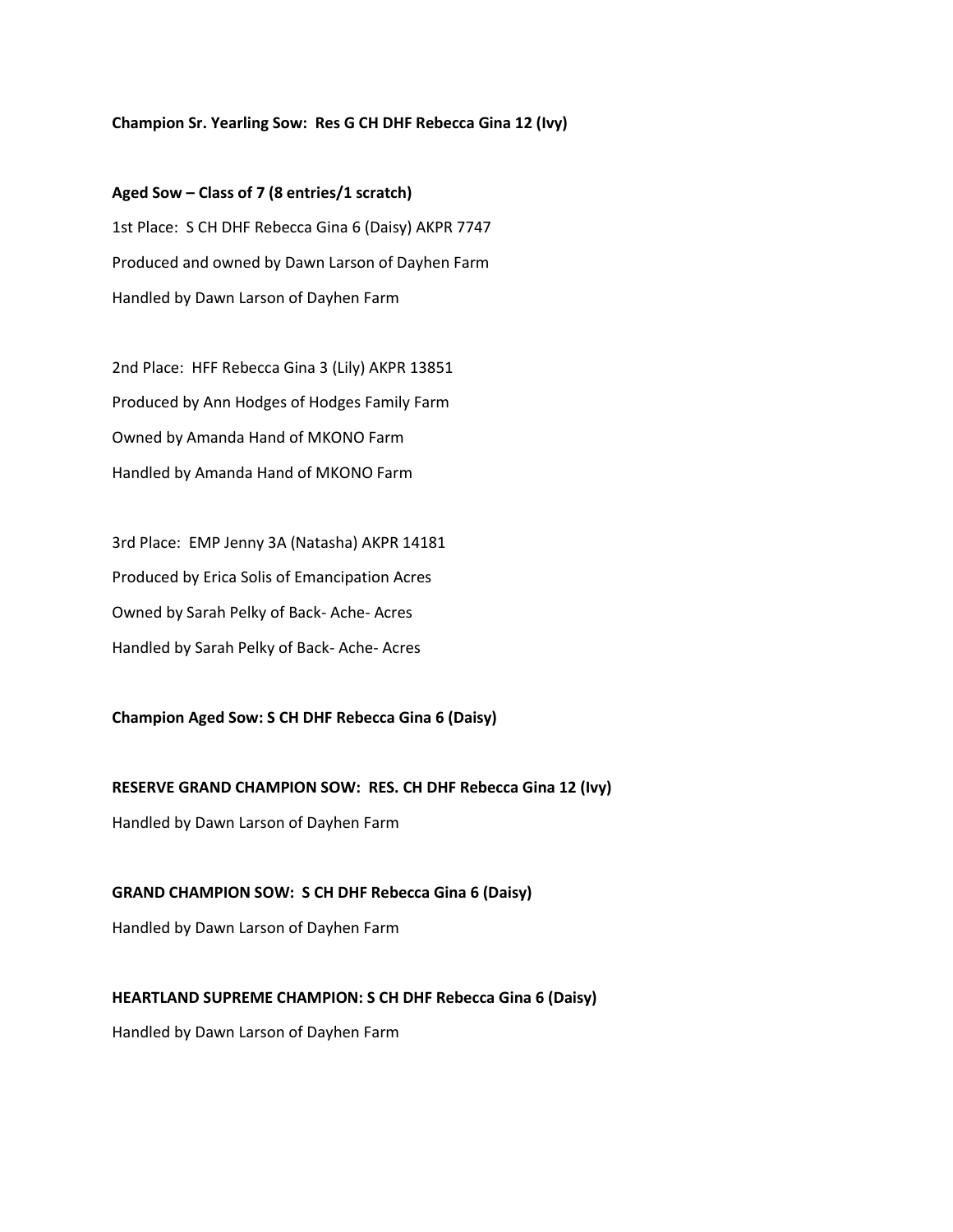Get of Sire – Class of 2

**Champion: G CH USA Boris 16 (Heimdale) AKPR 3432** Produced by Lori Enright of The Historic USA Herd Owned and handled by Dawn Larson of Dayhen Farm

Res. Champion: USA Mahia Love 121 (Amos) AKPR 4754 Produced by Lori Enright of The Historic USA Herd Owned and handled by Steve and Heather Scar of Meadowlark Kunes

## **Produce of Dam – Class of 3 (4 entries, 1 scratch)**

Champion: S CH DHF Rebecca Gina 6 (Daisy) AKPR 7747 Produced by Dawn Larson of Dayhen Farm Handled by Dawn Larson of Dayhen Farm

Res. Champion: DHF Rebecca Gina 7 (Calliope) AKPR 7748 Produced by Dawn Larson of Dayhen Farm Owned and handled by Steve and Heather Scar of Meadowlark Kunes

## **Classic Head – Class of 14 (15 entries, 1 scratch) – Judge walked pens**

Champion: CH DHF Ru 3 (Erlendur) AKPR 12400 Produced and owned by Dawn Larson of Dayhen Farm

Res. Champion: Res. CH RELIC Mahia Love 5 (Quincy) AKPR 7959 Produced by Jessica Kellner of Relic Run Farm Owned by Amanda Hand of MKONO Farm

**Youth Showmanship – Class of 2** Champion: Adah Hand of MKONO Farm